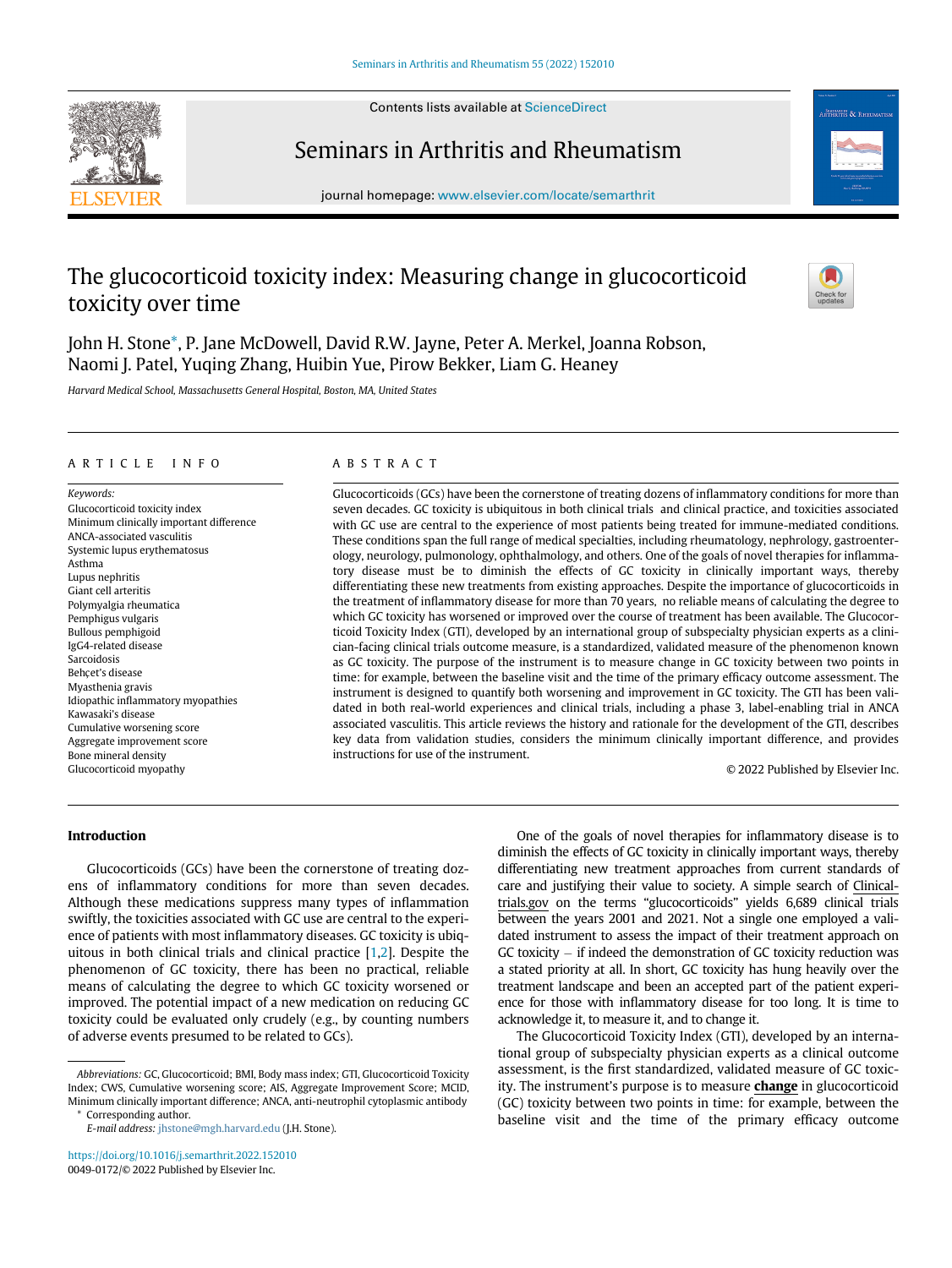<span id="page-1-0"></span>assessment. The instrument is designed to quantify both worsening and improvement in GC toxicity. This article reviews the history and rationale for the development of the GTI, outlines the ways in which the instrument has been validated and used in both clinical trials and real-world investigations, and reviews the general instructions for use. Readers are encouraged to explore the on-line Appendix, which provides additional details the GTI.

# Challenges in the assessment of GC toxicity

Depending upon how one classifies and counts the individual toxicities, nearly 70 toxicities caused by GCs are commonly recognized (Supplement Table 1). The complexity of GC toxicity posed a high hurdle to the development of an instrument to measure it. Other challenges to the measurement of GC toxicity are summarized in [Table 1](#page-1-0).

# History of GTI development

The GTI was developed by a group of 17 international physicianinvestigators. The group represented eleven subspecialties (Supplemental Table 2). The full Scientific Committee was comprised of participants from rheumatology, pediatric rheumatology, pulmonology, nephrology, neurology, ophthalmology, dermatology, infectious disease, and psychiatry. Ten investigators were from the United States, and 9 from Europe, Canada, Australia, or New Zealand. The investigators were invited to participate because of their expertise within areas that represent a large portion of the inflammatory disease spectrum affecting adults. Two investigators had also participated in the development of European League Against Rheumatism (EULAR) recommendations for GC toxicity monitoring [\[3\]](#page-7-2).

Work began in 2015, with investigator recruitment and the first conference calls. The overall approach involved well-established group consensus methods and multi-criteria decision analysis. The effort capitalized on the 1000Minds software platform (Dunedin, New Zealand), which facilitates multi-criteria decision analysis among groups. This methodology of group consensus has been utilized widely in rheumatology for the development of weighted classification criteria for systemic sclerosis, gout, systemic lupus erythematosus, calcium pyrophosphate dihydrate deposition disease, IgG4-related disease, and other conditions  $[4-10]$  $[4-10]$ .

Intermediate aims on the path to the development of a fully-validated GTI were: 1) to define the optimal setting(s) for GTI use; 2) to define toxicity items for inclusion in the GTI; 3) to assign relative weights to those items; and, 4) to begin the process of validating the GTI using paper cases. The investigators established milestones for development of the GTI at the start of the process (Supplemental Table 3). Before the full, weighted GTI prototype was complete, the development process included ten one-hour conference calls conducted over a period of three months (July-September, 2015); work between the calls by the investigators who had special expertise within individual domains of GC toxicity; and one day-long, face-toface meeting (October, 2015).

The GTI investigators agreed that a principal use of the GTI is in the context of prospective, randomized, controlled clinical trials in which GCs are part of the treatment protocol. The instrument can also be used in a variety of other types of clinical studies and in practice, but randomization and blinding serve the critical purposes of controlling for the background rate of adverse events and prior GC treatment. The procedure of randomization also eliminates the requirement for study investigators to attribute an adverse event observed to either GCs or to a confounding factor  $-$  a task that is often difficult and prone to bias. Subsequent studies have also confirmed the utility of the GTI in non-randomized clinical trials and real-world studies [[11,](#page-7-4)[12\]](#page-7-5).

The initial validation phase was completed in early 2017. A paper describing the GTI development process and the investigators' initial

## Table 1

Challenges in the Measurement of Glucocorticoid Toxicity.

| Challenge                                                | Comment                                                                     |
|----------------------------------------------------------|-----------------------------------------------------------------------------|
| <b>Measurement-associated challenges</b>                 |                                                                             |
| Capturing all GC toxicities in a con-<br>cise instrument | Many GC-related adverse events<br>have been described. The develop-         |
|                                                          | ment of a concise and accurate<br>instrument that can be used in a          |
|                                                          | clinical trial setting represents a                                         |
|                                                          | significant challenge.                                                      |
| Variability in time course                               | Some GC toxicities occur acutely                                            |
|                                                          | (within hours to days), others sub-                                         |
|                                                          | acutely (weeks to months), and<br>others chronically (many months           |
|                                                          | to years). Chronic toxicity may not                                         |
|                                                          | be captured during a typical clini-                                         |
|                                                          | cal trial.                                                                  |
| GC use before period of interest                         | Many patients in clinical trials have                                       |
|                                                          | used GCs before study entry.<br>Therefore, GC-associated morbid-            |
|                                                          | ity occurring during the trial may                                          |
|                                                          | reflect pre-trial GC treatment.                                             |
| Background rate and attribution                          | Some toxicities can occur in the                                            |
|                                                          | absence of GC treatment (e.g.,                                              |
|                                                          | hypertension). Accounting for the                                           |
|                                                          | background rate of such adverse<br>events and correctly attributing         |
|                                                          | the toxicity to GC use can intro-                                           |
|                                                          | duce bias into measurement of GC                                            |
|                                                          | toxicity.                                                                   |
| Degrees of toxicity                                      | GC toxicities range from mild and                                           |
|                                                          | short-lived to severe and life-alter-                                       |
|                                                          | ing. Capturing the severity of                                              |
|                                                          | adverse events included in a mea-<br>surement tool is a major challenge.    |
| Disease-associated challenges                            |                                                                             |
| Variability in patient populations                       | GCs are used broadly in medical                                             |
|                                                          | practice, but patient populations                                           |
|                                                          | vary significantly according to dis-                                        |
|                                                          | ease, with variation in age and sex<br>that impact susceptibility to GC     |
|                                                          | toxicity.                                                                   |
| Co-morbidities                                           | Patients may have co-morbidities                                            |
|                                                          | that precede GC treatment (e.g.,                                            |
|                                                          | obesity, hypertension, etc.), which                                         |
|                                                          | vary among patient populations                                              |
| <b>GC</b> utilization                                    | and disease states.<br>The doses of GCs required to achieve                 |
|                                                          | disease control vary widely                                                 |
|                                                          | according to disease. Furthermore,                                          |
|                                                          | practice patterns of GC use vary                                            |
|                                                          | across medical specialties and                                              |
|                                                          | from country to country.                                                    |
| Disease-associated complications                         | Disease features can mimic GC com-<br>plications or have a synergistic      |
|                                                          | effect with GCs in causing the tox-                                         |
|                                                          | icity. As examples, inflammation in                                         |
|                                                          | systemic lupus erythematosus and                                            |
|                                                          | rheumatoid arthritis contributes to                                         |
|                                                          | atherogenesis leading to cardio-                                            |
|                                                          | vascular and cerebrovascular<br>disease.                                    |
| Concomitant therapies                                    | Medications used frequently with                                            |
|                                                          | GCs may have a synergistic effect                                           |
|                                                          | with certain GC toxicities. As an                                           |
|                                                          | example, immunomodulating                                                   |
|                                                          | agents may heighten the risk of                                             |
|                                                          | infection, an effect that can be dif-<br>ficult to distinguish from that of |
|                                                          | GCs.                                                                        |
|                                                          |                                                                             |

validation efforts was published [\[13\]](#page-7-6). Improvements in this instrument clarified the approaches to scoring the GTI  $[11]$ . The GTI was adopted as the key secondary outcome measure of treatment efficacy in a randomized, double-blind, placebo-controlled trial of avacopan, a first-in-class inhibitor of the C5A receptor, in ANCA-associated vasculitis [[14,](#page-7-7)[15\]](#page-7-8). Between 2017 and 2020, the GTI digital platform was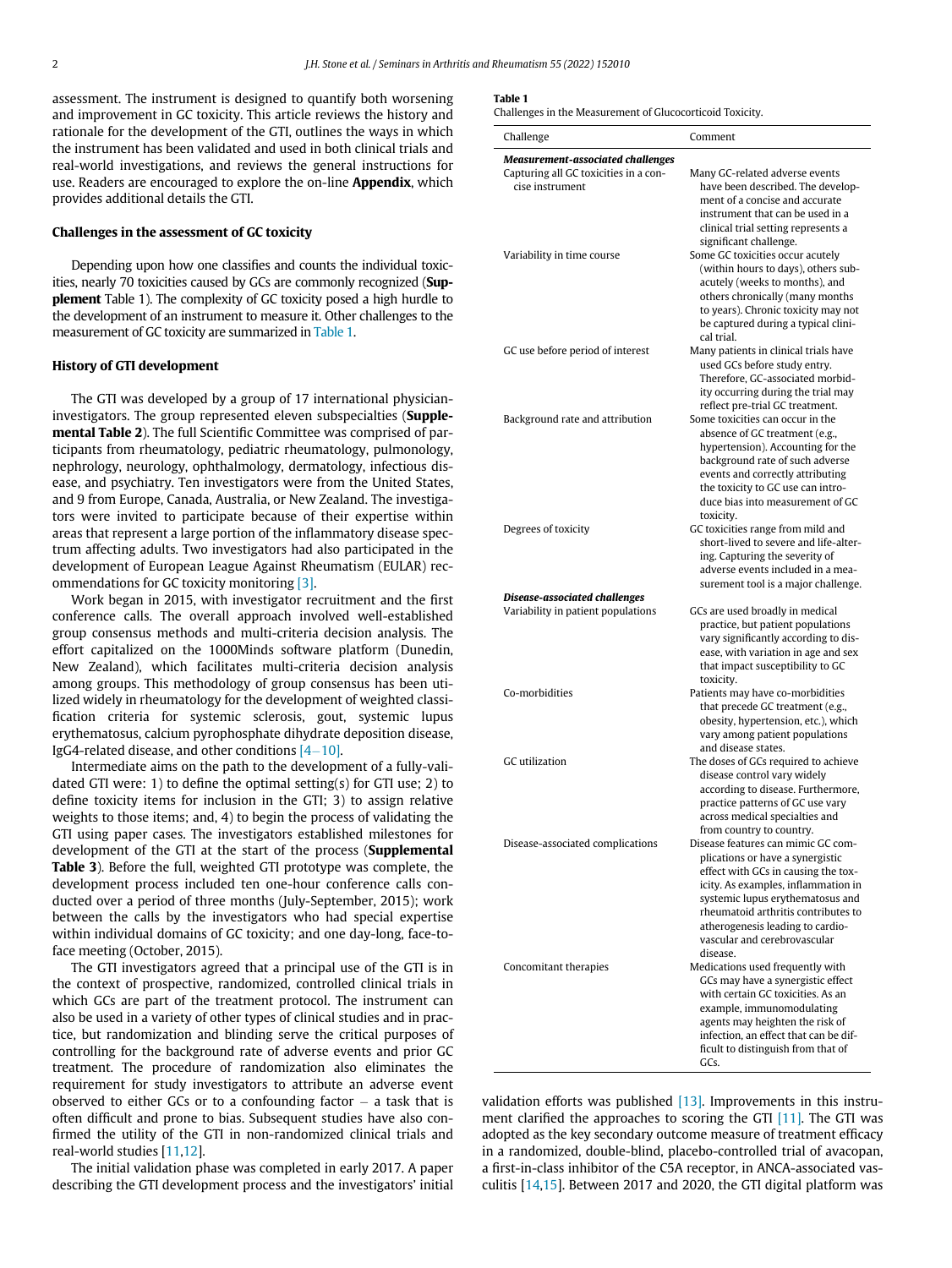developed. This web-based app that can be used directly for data entry or integrated into a larger clinical trial database [\[11\].](#page-7-4) The digital platform is 21 CFR Part 11-enabled, addressing certain regulatory standards of the U.S. Food & Drug Administration.

More than 45 studies have now licensed the GTI to date, including 12 phase 3 clinical trials. The indications under study with this instrument now include ANCA-associated vasculitis, asthma, systemic lupus erythematosus, lupus nephritis, giant cell arteritis, polymyalgia rheumatica, pemphigus vulgaris, bullous pemphigoid, congenital adrenal hyperplasia, IgG4-related disease, sarcoidosis, Behcet's disease, myasthenia gravis, idiopathic inflammatory myopathies, Kawasaki's disease, and juvenile idiopathic arthritis (the last two employing the pediatric version of the instrument, known as the pGTI) (Supplemental Table 4).

# Selection of the GTI domains

Candidate items for inclusion in the Core GTI were divided into clinical domains (e.g., glucose metabolism, infection, and neuropsychiatric effects). Experts were assigned to consider each domain based on their area of expertise. The experts' initial goal was to create domains that were independent of each other and consisted of three to five items of increasing toxicity. Each domain was then presented to the full Scientific Committee. Items were selected for inclusion by nominal group technique.

Item inclusion for the Core GTI was based on four main principles: 1) likelihood of occurrence greater than 5% over the course of 6 months to 3 years (i.e., the toxicity is common); 2) importance to both providers and patients  $[16]$ ; 3) item independence; and, 4) the dynamic nature of the specific toxicity (i.e., the likelihood of change over time  $-$  either worsening or improvement  $-$  with varying GC dosing). Toxicities were included in the GTI only if they were more likely to be due to the effect of GC therapy than to the disease itself or to the background rate of that particular event. In addition, the investigators excluded toxicities that were difficult to separate from either concurrent co-morbidities or effects of the underlying disease. For example, toxicities such as atherosclerosis, myocardial infarction, and stroke were not included in the GTI because all of those toxicities are confounded frequently by either co-morbid conditions (e.g., smoking) or the effects of the disease under treatment (e.g., systemic lupus erythematosus). Toxicities that could not be evaluated objectively without a requirement for invasive testing, e.g., gastritis, were also excluded.

### Derivation of the weights of the GTI items

After Composite GTI toxicity items had been selected, organized by domain, assessed for content and face validity, and ranked in order of increasing toxicity within each domain, relative weights for each item were derived at the face-to-face meeting [\[13\]](#page-7-6).

<span id="page-2-1"></span><span id="page-2-0"></span>Multi-criteria decision analysis was used in the following approach. The investigators were asked to assess the relative toxicity of items by selecting the higher toxicity level from a paired patient scenario differing in two toxicity items. Supplemental Figure 1 shows examples of the types of comparisons the Scientific Committee considered in deciding which combinations of clinical complications of GC use constituted the higher degree of GC toxicity. Based on the number of domains and toxicity items, there were 62,208 possible paired patient scenarios differing in two toxicity items. The investigators completed 103 scenarios, reaching agreement on all combinations. The remaining 62,105 scenarios were then resolved implicitly by the 1000Minds software using the transitivity principle, and relative weights for each of the GTI toxicity items were derived [[11](#page-7-4)[,14\]](#page-7-7).

# Orientation of the GTI: a clinician-facing instrument reliant upon patient input

The GTI is designed as a clinician-facing instrument that relies on patient input. It is therefore a clinician-reported outcome as opposed to a patient-reported outcome. Most GTI domains are based upon simple clinical measurements (e.g., body mass index, blood pressure) or laboratory tests (e.g., hemoglobin A1c) ([Table 2](#page-2-0)). Several domains require direct patient interaction and careful consideration of the impact of GC toxicity on their lives (see Appendix Sections 5 and 6 as examples). Even for these domains, however, data capture is designed to be simple. Examples of the direct clinician-patient interaction incorporated into the GTI are shown in [Table 3](#page-3-0).

# Scoring approach to the GTI

The analytic approach to the GTI derives two scores calculated from the same data: the **Cumulative Worsening Score (CWS)** and the Aggregate Improvement Score (AIS). The two scores are outlined below. Additional information about weighting, scoring, and analyzing the GTI is found in Appendix Section 3.

# Cumulative worsening score

The CWS is designed to assess the total GC toxicity that has occurred since baseline, regardless of whether the toxicity is permanent or transient. New toxicities that occur are added. Toxicities that resolve on follow-up are not removed from the CWS. Thus, the CWS serves as a lasting record of any GC toxicity that has occurred following entry of the patient into the trial, study, or practice. An investigational agent that is effective in lowering GC toxicity over time in a clinical trial will lead to a lower CWS compared to standard treatment.

# Aggregate improvement score

Many patients entering a clinical trial or starting a new "steroidsparing" drug in clinical practice have received GC before. Therefore, they often have substantial baseline GC toxicity, even before treatment with the new agent begins. The AIS is important in establishing that the new therapy is effective at lowering any baseline GC toxicity over the course of follow-up. As noted, the GTI domains were selected in part because they represent GC toxicities that are anticipated to change over time: to increase if the underlying disease requires additional GC treatment, but also to decrease if a new therapy permits less GC exposure. With the AIS, toxicities such as insomnia and acne are removed if they resolve during follow-up. If an investigational agent is effective at lowering GC toxicity over time, the AIS will be lower over the course of the trial in the investigational treatment arm.

Table 2

GTI Domains Assessed Through Simple Clinical Measures or Laboratory Tests.

| Domain                          | Description                                      |  |  |
|---------------------------------|--------------------------------------------------|--|--|
| <b>Body Mass Index</b>          | Height, weight                                   |  |  |
| <b>Blood Pressure*</b>          | Systolic and diastolic blood pressures           |  |  |
| <b>Glucose Metabolism*</b>      | Hemoglobin A1c                                   |  |  |
| Lipid Metabolism*               | Low-density lipoprotein                          |  |  |
| <b>Bone Mineral Density</b>     | Dual X-ray absorptiometry (DEXA scan)            |  |  |
| <b>Glucocorticoid Myopathy</b>  | Physical examination testing for proximal muscle |  |  |
|                                 | weakness                                         |  |  |
| <b>Skin Toxicity</b>            | Physical examination                             |  |  |
| <b>Neuropsychiatric Effects</b> | Patient interview                                |  |  |
| <b>Infection</b>                | Adverse events reporting                         |  |  |

\* Increases and decreases in medications for hypertension, glucose metabolism, and hyperlipidemia are considered in the GTI scoring algorithm.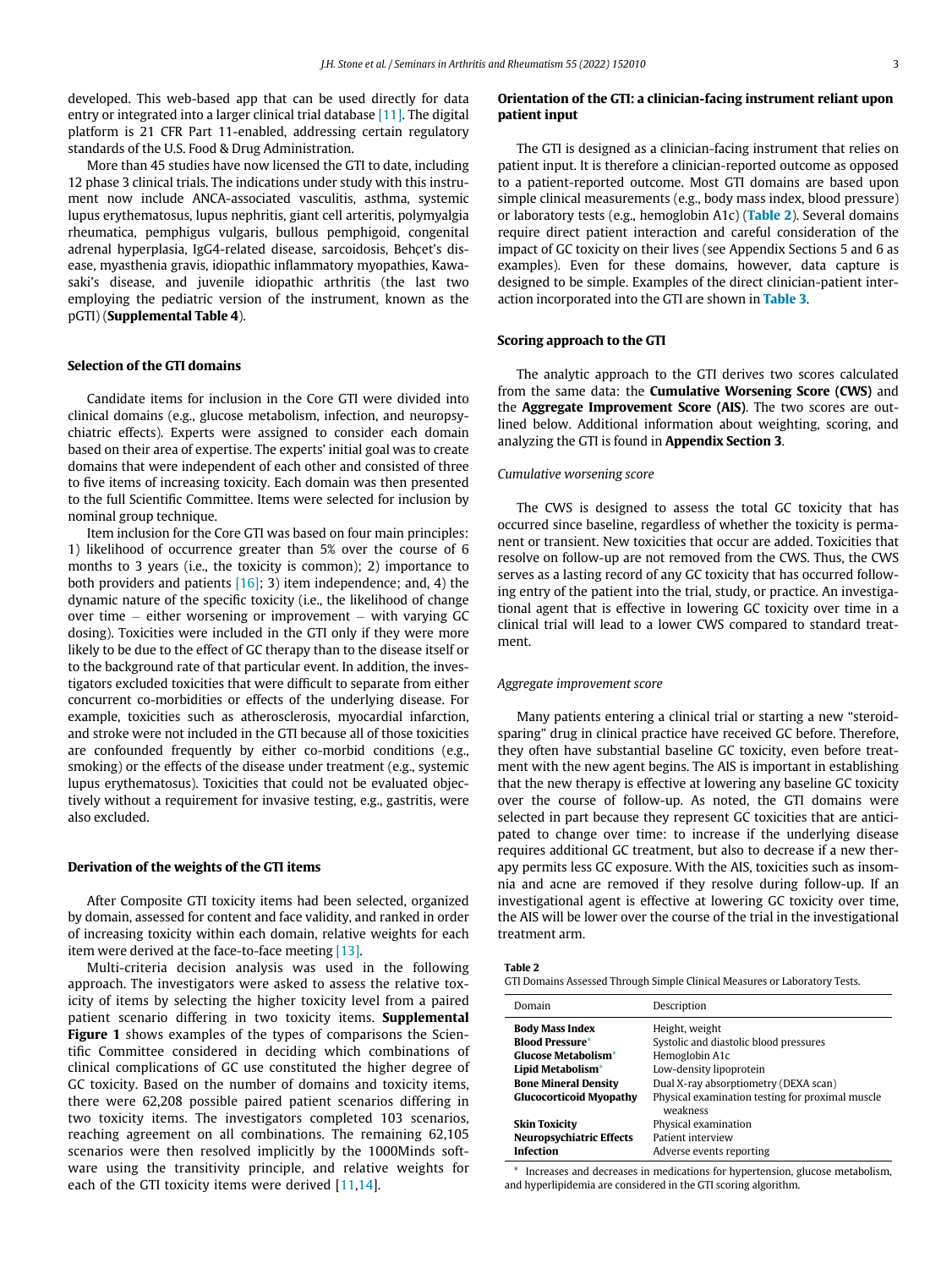<span id="page-3-0"></span>Table 3

Direct Clinician-Patient Interaction Is Required For Three Domains.

| Domain           | Description                                                                                                                                                                                                  |
|------------------|--------------------------------------------------------------------------------------------------------------------------------------------------------------------------------------------------------------|
| Myopathy         | Assessment of patients' muscle strength and its impact on<br>day-to-day function.<br>This is accomplished by simple tests of strength in the<br>shoulders and legs.                                          |
| Skin             | Examination for cutaneous findings of glucocorticoid tox-<br>icity (acne, hirsutism, easy bruising, and striae), with<br>assessments that consider impact on activities of daily<br>living.                  |
| Neuropsychiatric | Determination through discussion with the patient of the<br>degree to which patients' lives and day-to-day func-<br>tioning are impacted by, for example, insomnia,<br>depression, steroid-induced violence. |

# Worsening and improvement in GC toxicity are weighted equally

The AIS scores improvement in GC toxicity using the same weights for worsening of GC toxicity. The principle is that an improvement in GC toxicity is assigned the same absolute weight as a worsening of GC toxicity of the same magnitude. As an example, an increase in the body mass index (BMI) more than 5 BMI units to a BMI of greater than 25 is associated with an increase in the GTI score of +36 points. In contrast, a decrease in BMI of more than 5 BMI units towards a normal BMI is associated with an improvement in the score of -36 points.

In summary, for each patient, the GTI measures the change in GC toxicity in a nuanced manner for each GTI interval. The totals of the individual patient scores are calculated within treatment groups to provide summary scores for each group within a trial. Accurate GTI scores are calculated easily with the GTI digital platform, but investigators can also calculate scores themselves.

# Validation

The process of validating the GTI extended over several years. Following item inclusion and definition development in the initial development phase from 2015 to 2017, the GTI was evaluated by the Scientific Committee for clarity, format, visual design, organization, and navigation. Revisions of each domain were performed in an iterative manner. Each expert was asked to submit four cases of real patients who had experienced changes in GC toxicity during treatment. From those 68 cases, 15 were selected because they reflected the spectrum of potential GC toxicity. Each expert was then asked to score the 15 cases using the draft GTI. Discussion of the exercise results by the Scientific Committee led to refinement of some item definitions as well as to modification of the GTI design. The performance of the GTI on paper cases was evaluated among the participating experts to assess the consistency with which the GTI was applied and the degree to which the GTI score reflected the experts' clinical judgment of relative GC toxicities [\[13\]](#page-7-6).

Following the 2015 face-to-face meeting, participants completed an on-line exercise composed of two tasks. The first was to score another set of 15 patient cases with specific clinical scenarios of GC exposure and GC-related adverse events using the GTI. The second was to rank those 15 cases in order of greatest to least GC-toxicity. The investigators were asked to use their overall clinical judgment and were blinded to the weights and the GTI scores of the cases. The experts' rankings were then compared to the ranking assigned by the weighted GTI.

#### Statistical analysis in the first phase of validation

Interrater reliability among 17 raters on toxicity items in the Composite GTI of the 15 paper cases was assessed using the Kappa statistic [\[13\]](#page-7-6). Similarly, agreements between rankings assigned by the weighted Composite GTI and expert clinical judgment rankings were assessed by the Kappa statistic. The overall interrater reliability of the ranking agreements was then calculated by averaging pairwise Kappa values. All statistical analyses were performed on SAS Version 9.3 (SAS Institute, Cary, NC, USA).

# Evaluation of the GTI

To assess reliability in the evaluation phase of GTI development, the Scientific Committee assigned toxicity items on the Composite GTI to 15 paper cases. Raters reached a high degree of agreement, with a kappa of 0.88 ( $p<0.01$ ). To assess Composite GTI validity, participants ranked 15 cases in order of highest to lowest toxicity. Expert rankings were compared with rankings according to the GTI score (from highest to lowest), also yielding excellent agreement with a weighted kappa of 0.87 ( $p < 0.01$ ).

# Validation in a real-world asthma cohort

The GTI was then validated further in a real-world cohort of 101 patients with severe asthma who were beginning treatment with mepolizumab, an anti-interleukin-5 receptor antagonist [\[11](#page-7-4)[,12](#page-7-5)]. The patients were receiving high-dose inhaled GC in combination with other medications to control their asthma. More than four fifths (82.2%) were also receiving daily prednisolone to maintain control of their asthma, with a median daily dose of 11.7 mg.

In the cross-sectional component of the study, a measure of baseline GC toxicity based on GTI weights at study entry had a modest correlation with maintenance prednisolone dose (rho=0.26, p=0.01), cumulative exposure in the prior year (rho=0.38,  $p < 0.001$ ), and number of GC boosts for asthma flares (rho=0.25, p=0.01) [\[11\].](#page-7-4) The GTI also demonstrated strong associations with asthma-related qualityof-life (the Mini-Asthma Quality of Life Questionnaire; mini-AQLQ) and the St. George's Respiratory Questionnaire, both important patient-reported outcome measures in asthma studies [\[11\].](#page-7-4)

# Consideration of the minimum clinically important difference

We used a distribution-based approach to estimating the minimum clinically important difference (MCID) for the GTI. Methods for estimating the MCID for clinical instruments have been divided into distribution-based approaches and anchor-based approaches [[17,](#page-7-10) [18\]](#page-7-11). Distribution-based approaches are based on statistical characteristics of clinical data.

In the case of the GTI, these data for the initial MCID estimate consisted of evaluations of toxicity change in a total of 510 patient assessments, performed by 34 clinicians. These assessments were performed on summaries of a group of patients with a variety of inflammatory diseases, including ANCA-associated vasculitis, systemic lupus erythematosus, giant cell arteritis, and others. The summaries were evaluated by the 17 original subspecialty investigators and a second group of 17 independent evaluators. This initial estimate of the MCID derived from this effort was then evaluated further and substantiated in both a longitudinal cohort of 101 patients with asthma and a randomized, double-blind, placebo-controlled trial that included 331 patients, as described below.

The basis for estimating the MCID was the standard error of measurement (SEM), defined as the smallest change likely to reflect a true difference as opposed to a measurement error of the effect. AIS data were used to calculate the MCID because the AIS has a normal distribution [\[11\].](#page-7-4) In the MCID derivation, the intra-class coefficient was calculated for the investigators' scores and the SEM was calculated from the standard deviation of those scores. The intra-class correlation coefficient for the AIS in these evaluations was 0.97. The standard deviation of AIS at the follow-up was 57.42. The minimum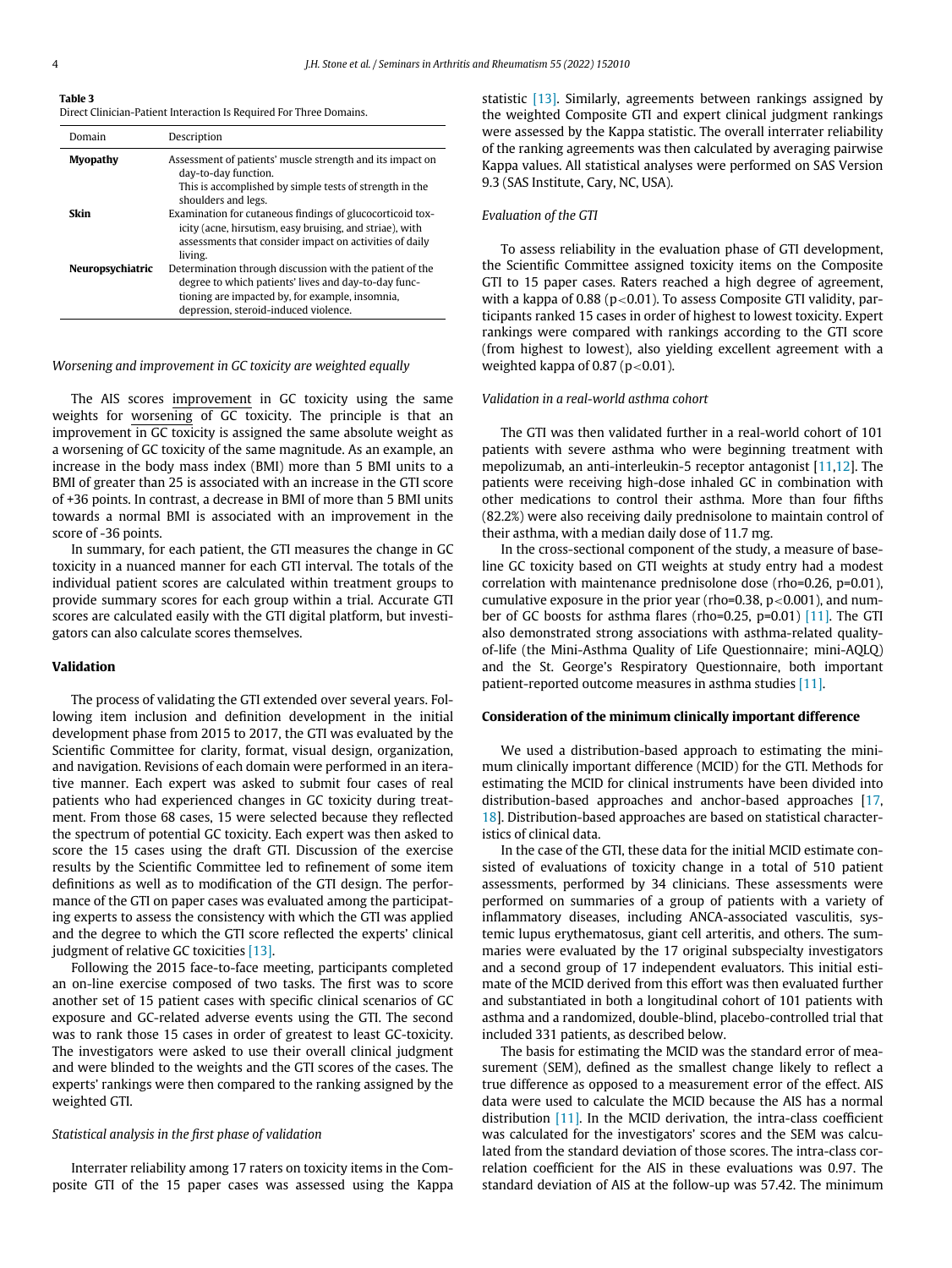intra-patient difference in GTI scores between two timepoints that cand be regarded as a true change in GC toxicity, therefore, that cand be regarded as a true change in GC toxicity, therefore, is  $57.42 * \sqrt{1 - 0.971} = 9.8$ , or approximately 10 points. Thus, any GTI score > 10 points may be considered to represent a true change in GC toxicity. This estimate, calculated on data related to toxicity change in real patients, can be regarded as an initial estimate of the MCID for the GTI, subject to further evaluation [\[17,](#page-7-10)[18](#page-7-11)]. This initial estimate was then studied further in two additional settings, one a real-world longitudinal experience in asthma and the other a phase 3 clinical trial.

# Examination of the MCID in a real-world experience

The MCID was assessed in in a longitudinal study of the cohort of patients with severe asthma who were starting mepolizumab therapy [\[12\]](#page-7-5). This cohort of 101 patients was followed prospectively for one year following the institution of treatment with mepolizumab and consequent GC reduction. The patients were able to reduce their daily GC requirement following the start of mepolizumab from a median daily prednisolone dose of 11.7 mg at baseline to 6.7 mg at one year. The patients also required fewer GC bursts ("rescue" courses) to treat asthma flares and had fewer Emergency Room visits and hospitalizations compared to the year before starting mepolizumab.

The GTI data confirmed substantial reductions in GC toxicity during this time [\[12\]](#page-7-5). The mean AIS for the cohort overall was -35.7, far exceeding the MCID of 10. Of the 101 patients, 62 met the AIS MCID of  $\leq$ -10. The mean AIS among patients meeting the MCID was -71.4 (range -165 to -10). Patients who met the MCID had fewer GC rescue courses for exacerbations in the year following the start of mepolizumab (odds ratio 0.73; 95% CI 0.55,0.98; P=0.04). They also had a greater percentage reduction in prednisolone exposure between baseline and one year (48.6% versus 40.8%; OR 0.80; 95% CI 0.66,0.96; P=0.02). In contrast, 39 (39%) of the patients did not meet the MCID. Among those who did not achieve the MCID, the mean AIS was 21.1 (range -9 to +130).

The relationship between the percentage decrease in annual oral GC dosing and the probability of achieving the MCID was examined **[[Figure 1](#page-4-0)].** The wide confidence intervals of the curve illustrate that measuring the overall percentage reduction of systemic GC use is an inadequate indicator of GC toxicity. The degree of toxicity change varied widely at the individual patient level (AIS range -165 to +130). A reduction in toxicity (AIS  $\lt 0$ ) was seen in 70% (71/101) of the cohort, while  $3\%$  (3/101) had no change (AIS = 0) and  $27\%$  (27/101) an increase (AIS  $>$ 1). The GC toxicity change did not have a significant linear correlation with oral GC reduction, indicating that if an important goal of a new therapy is to decrease GC toxicity, then GC toxicity needs to be measured directly rather than relying upon GC reduction - either absolute reduction (mg) or proportional reduction  $(\%)$  - as a surrogate for toxicity.

# Examination of GTI thresholds in the ADVOCATE trial

ADVOCATE, a phase 3, randomized, double-blind, controlled trial in 330 patients, evaluated the efficacy and safety of avacopan [\[14,](#page-7-7) [15](#page-7-8)]. Patients with ANCA-associated vasculitis (new-onset or relapsing disease) were randomized to receive avacopan 30 mg twice daily, or a standard 20-week oral prednisone taper, plus matching placebos, in addition to background immunosuppressant therapy (rituximab or cyclophosphamide/azathioprine). GCs were allowed as pre-medication for rituximab to reduce hypersensitivity reactions, taper after GCs given during the screening period, treatment of ANCA-associated vasculitis (persistent vasculitis, worsening of vasculitis, or relapses), as well as for non-vasculitis reasons such as adrenal insufficiency. The median (mean) total GC dose from all sources over the 52-week study was 400 mg (1349 mg) in the avacopan group versus 2939 mg (3655 mg) in the prednisone group.

The investigators examined the percentages of patients in the avacopan versus prednisone groups that exceeded selected GTI threshold values, beginning with 10 points (the estimated MCID) and also examining the 20- and 30-point thresholds [\[19\].](#page-7-12) The percentages of patients exceeding the specified AIS differentiated the two treatment groups in GC toxicity at all three thresholds. In the avacopan group,

<span id="page-4-0"></span>

Predicted Probability of Meeting Minimum Clinically Important Difference (with 95% Confidence Intervals)

Fig. 1. Relationship between the percentage decrease in annual oral glucocorticoid (GC) dosing (X-axis) and the probability of achieving the minimal detectable difference for the GTI (Y-axis). The wide confidence intervals of the curve illustrate that measurement of the overall percentage reduction of systemic GC use is an inadequate indicator of GC toxicity.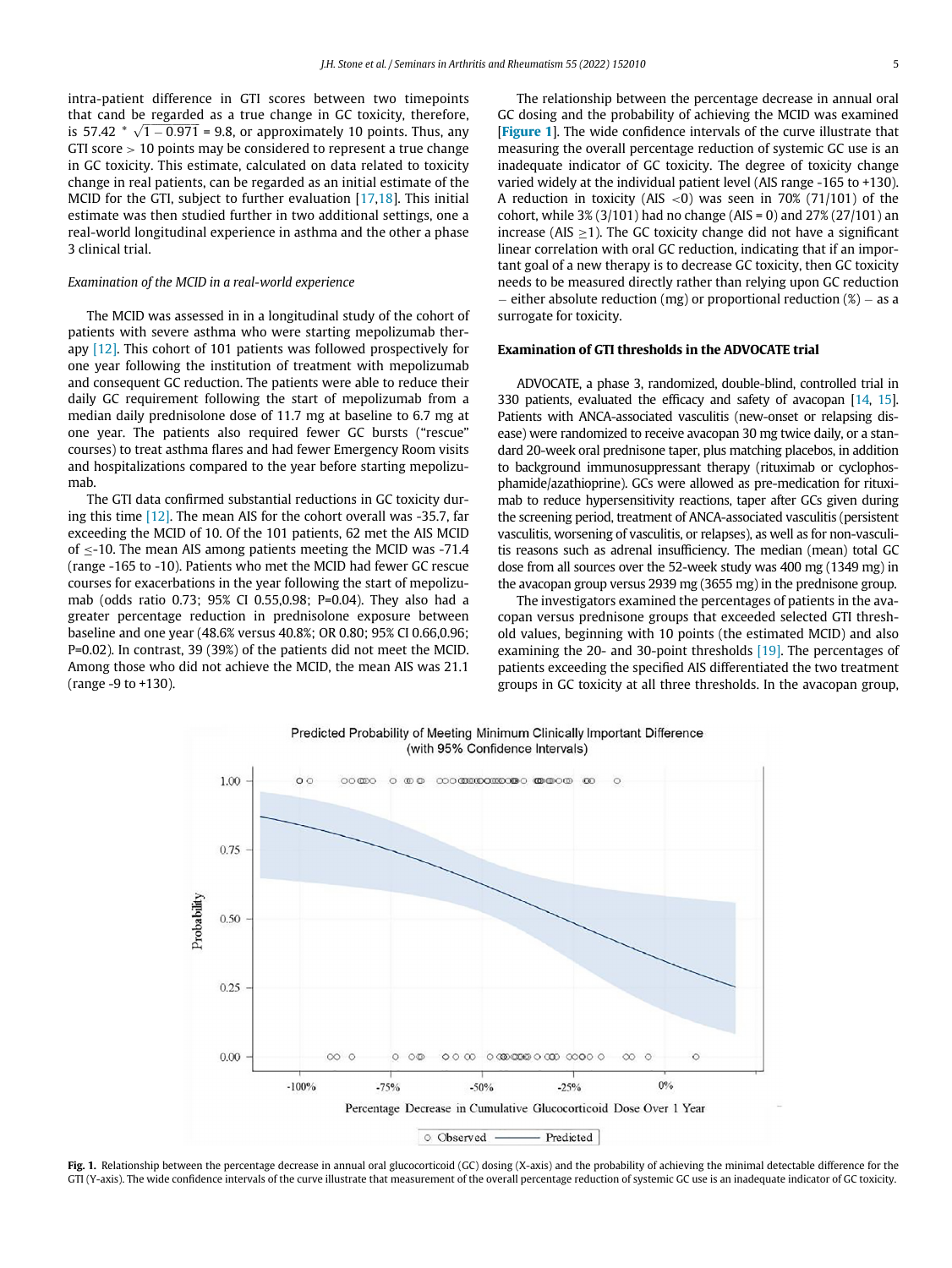48% of the patients compared with 60% of those in the prednisone group exceeded the 10-point (MCID) threshold (P=0.02). At 20-point comparison, 30% versus 45% of the patients exceeded this threshold, respectively (P=0.003); and at the 30-point threshold the percentages for the two groups were 18% and 34%, respectively (P=0.001) ([Table 4](#page-5-0)). The CWS differentiated the avacopan group from the prednisone group at the 20- and 30-point thresholds (58% vs 73%, respectively, at the 20-point threshold [P=0.002]; 41% vs 56% at the 30 point threshold [P=0.007]). [Figure 2](#page-6-0) shows the CWS and AIS comparisons between groups at both 13 and 26 weeks. At both timepoints, the avacopan had substantially lower GTI scores.

These data provide further support for the concept that 10 points represents not only the minimum detectable difference for the GTI, it is also a reasonable estimate of the MCID. Moreover, the ability of the GTI to demonstrate a difference in GC toxicity as early as 13 weeks even when both treatment groups received some GC therapy during this time period underscores the ability of the instrument to measure changes in GC toxicity over relatively short time intervals.

# Consistency of scoring across GTI domains

Examination of the individual GTI domain scores from the ADVO-CATE trial is also instructive. The GTI scores demonstrated a consistent reduction in GC toxicity across domains in the avacopan group. As shown in [Figure 3](#page-6-1), 7 of the 8 domains differentiated the two treatment groups well with regard to the development of new GC toxicities after baseline. The only domain that did not differentiate the two treatment groups was the blood pressure domain. This finding was not surprising because 81% of the patients in the trial overall had glomerulonephritis, a disease feature often associated with hypertension and the need for anti-hypertensive therapies.

Similar findings were observed with regard to the AIS ([Figure 4](#page-7-13)). Three of the domains (glucose tolerance, skin toxicity, and neuropsychiatric toxicity) actually improved over time in the avacopan group, with bigger improvements occurring at the 26-week timepoint compared to the 13-week timepoint. This observation corresponded to the pattern of GC use in the avacopan group. Glucose tolerance and neuropsychiatric toxicity also approved in the standard care group, consistent with the lower mean daily GC doses over time. Comparisons within the body mass index, lipid, skin toxicity, and infection domains all strongly favored the avacopan group.

The tendency across domains with regard to GC toxicity  $-$  likely more pronounced within individual patients as opposed to treatment cohorts as a whole  $-$  underscores the importance of a composite measure that accounts for the occurrence of GC toxicities in multiple domains.

# Consistency of GTI scores with reported glucocorticoid adverse events and patient-reported outcome measures

<span id="page-5-0"></span>Findings with regard to GC toxicity as measured by the GTI were highly consistent with the incidence of individual GC toxicities as outlined in the EULAR guidelines [\[3\].](#page-7-2) They were also consistent with adverse events in the trial overall  $[15]$ , suggesting that GC-related adverse events accounted for a substantial proportion of the treatment-related morbidity in the trial. Finally, the GTI scores were consistent with data observed in patient-reported outcomes such as the SF-36 and the EuroQoL 5D-5L [\[15\].](#page-7-8) The SF-36 Physical Component Domain scores are shown in Supplemental Figure 2.

# Potential weaknesses and strengths

The GTI has both potential weaknesses as well as strengths. Ease of application is important with any clinical assessment tool. It might be considered that an assessment tool consisting of multiple domains is too difficult and time-consuming for investigators to use easily. This point was considered in the development of the GTI, however. Many of the domains of GC toxicity represented in the GTI consist of data that are already collected in the context of trials. For example, body mass index, blood pressure, hemoglobin A1c, low-density lipoprotein concentrations, medication changes, and occurrences of infections are all captured routinely and rigorously in clinical trials. Assessments of muscle strength, skin toxicity, and the neuropsychiatric effects of glucocorticoids are similarly simple to collect. The ease of use of the GTI has now been demonstrated in multiple real-world and clinical trial experiences. Moreover, data collection can be streamlined using carefully-designed case report forms, electronic data entry, and the digital platform of the GTI. The digital platform can be linked to clinical trial data bases through application programming interfaces, if desired, though this is not necessary. All of these measures, singly or combined, streamline data collection with the GTI.

Another potential weakness is that the GTI, even though a composite instrument, may capture only a small spectrum of GC toxicities, of which there are multiple dozen (Supplemental Table 1). As noted, however, the GTI domains were selected to emphasize those that are common, easy to measure, have substantial clinical impact, and are dynamic  $-$  i.e., are susceptible to change with varying glucocorticoid doses. GC toxicities such as avascular necrosis and cataracts, for example, which represent irreversible damage, are captured as other items of GC toxicity in the GTI but do not impact scoring.

There may be some concern that the GTI scores are difficult to calculate. This potential challenge is addressed by having the GTI users simply record the data elements for the GTI. The scoring can be performed either by hand and through the digital platform, either in real time as data are entered or following a data upload at the time of data analysis.

Finally, establishing a reliable MCID for clinical instruments is often challenging. In contrast to the distribution-based approach that we employed, anchor-based approaches that compare the change in a clinical outcome to a second, external measure of change (that is, one that is clearly understood, such as a global assessment) may also be considered. No such anchor-based method has been established

#### Table 4

Percentages of Patients in ADVOCATE Exceeding Selected GTI Thresholds at Week 26.

| GTI threshold/study group   | n (%) exceeding CWS threshold | P-value | n (%) exceeding AIS threshold | P-value |
|-----------------------------|-------------------------------|---------|-------------------------------|---------|
| GTI worsening $> 10$ points |                               |         |                               |         |
| Avacopan $(N = 164)$        | 138 (83%)                     | 0.147   | 80 (48%)                      | 0.022   |
| Prednisone ( $N = 166$ )    | 144 (88%)                     |         | 99 (60%)                      |         |
| GTI worsening $> 20$ points |                               |         |                               |         |
| Avacopan $(N = 164)$        | 96 (58%)                      | 0.002   | 49 (30%)                      | 0.003   |
| Prednisone ( $N = 166$ )    | 120 (73%)                     |         | 74 (45%)                      |         |
| GTI worsening $> 30$ points |                               |         |                               |         |
| Avacopan $(N = 164)$        | 68 (41%)                      | 0.007   | 30 (18%)                      | 0.001   |
| Prednisone ( $N = 166$ )    | 91 (56%)                      |         | 55 (34%)                      |         |
|                             |                               |         |                               |         |

AIS, Aggregate Improvement Score; CWS, Cumulative Worsening Score; GTI, Glucocorticoid Toxicity Index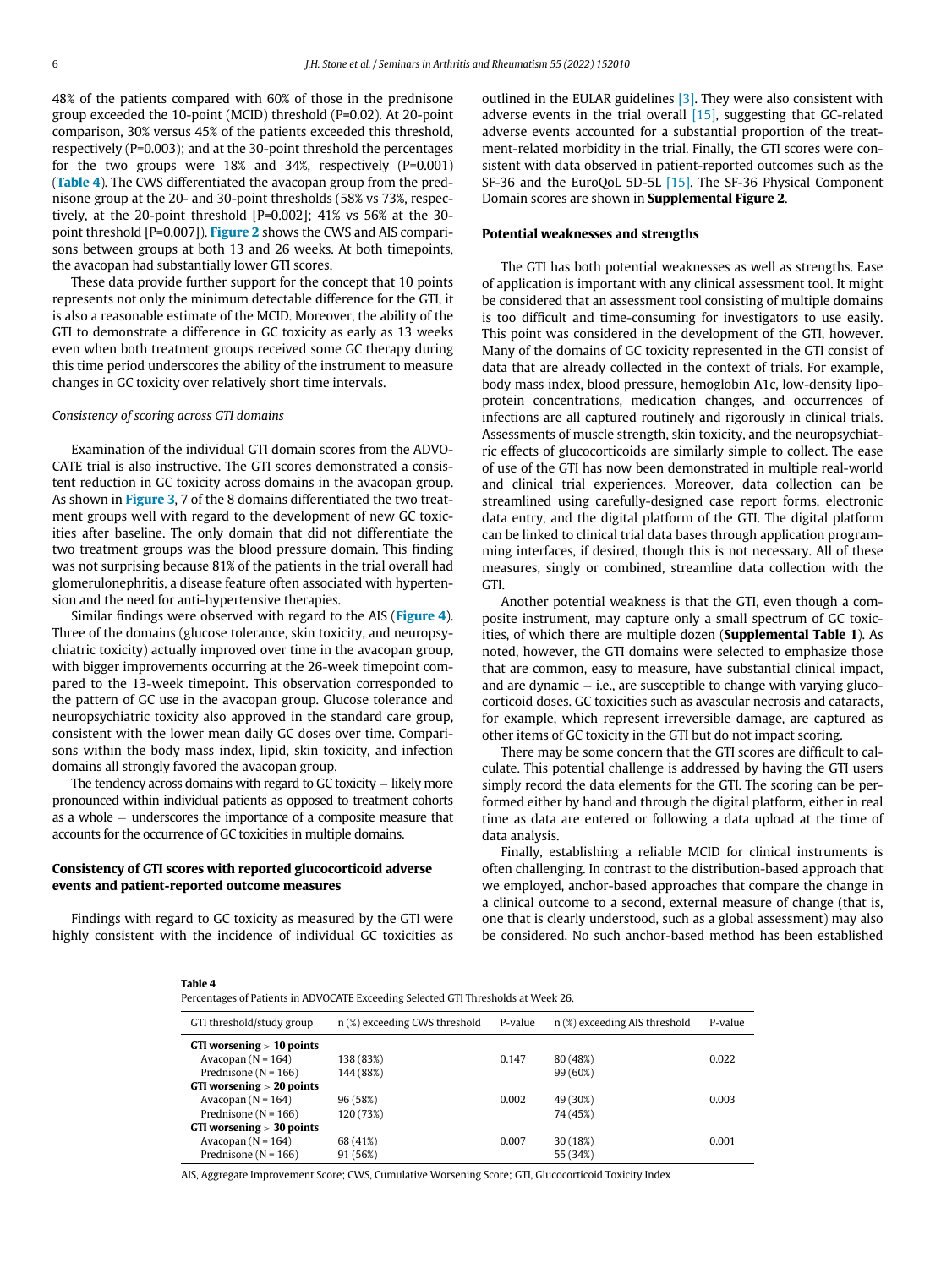<span id="page-6-0"></span>

Fig. 2. GTI scores in the ADVOCATE trial at 13 and 26 weeks. Left: Cumulative Worsening Scores (CWS). Right: Aggregate Improvement Scores (AIS). Glucocorticoid (GC) toxicity in the avacopan group was lower at both 13 and 26 weeks for both GTI scores (CWS:  $P = 0.01$  at 13 weeks;  $P = 0.0002$  at 26 weeks. AIS:  $P = 0.003$  at 13 weeks;  $P = 0.008$  at 26 weeks). The data shown are least square means (LSM) and the standard error of measurement (SEM), estimates based on mixed-model repeated measures of the longitudinal GTI data (from Day1 to Week 26).

<span id="page-6-1"></span>

Fig. 3. Cumulative Worsening Scores (CWS) by GTI domain in the ADVOCATE trial. Seven of 8 GTI domains of GC toxicity differentiated the two treatments, with all favoring the avacopan group in a statistically significant manner. Only the hypertension domain showed no significant difference between the treatment groups.

for the assessment of change in glucocorticoid toxicity. Nevertheless, further considerations of the MCID based on other potential anchors, e.g., patient-reported quality of life outcome measures, are an important part of the future research agenda for the GTI.

Among the most important strengths of the GTI are its development by an international panel of subspecialty experts; its derivation of weights for each item of GC toxicity; its deployment of a composite of relevant GC domains; its validation in real-world clinical experiences and a phase 3 clinical trial; its correspondence with patient-reported quality-of-life outcomes; and the availability of digital platform that streamlines data collection and scoring.

Ongoing efforts to understand the optimal ways of using the GTI to understand the phenomenon GC toxicity are important. The GTI was developed explicitly as a clinician-facing instrument as opposed to a patient-reported outcome measure. There is ample precedent in clinical investigation for this approach. A patient-reported outcome measure would also be a valuable addition to the evaluation of GC toxicity, undoubtedly providing insights into different facets of this issue. Other GTI analyses of high priority include repeated evaluations of GTI assessments in cohorts of patients over time, pre-specified comparisons of changes in the GTI among patients perceived to have high GC toxicity as opposed to low toxicity, and understanding of the relationships between change in GC toxicity and healthcare resource utilization.

# Conclusion

GC toxicity has framed a major portion of the treatment experience for patients with inflammatory disease for more than 70 years. The development of novel immunomodulatory agents has given clinicians new potential options for treatment, opening the possibility of reducing GC toxicity while preserving or even improving upon therapeutic efficacy. To assess the full benefits of new medications, investigators must be able to assess the ability of new drugs to prevent or reverse GC toxicity and use this measurement in the